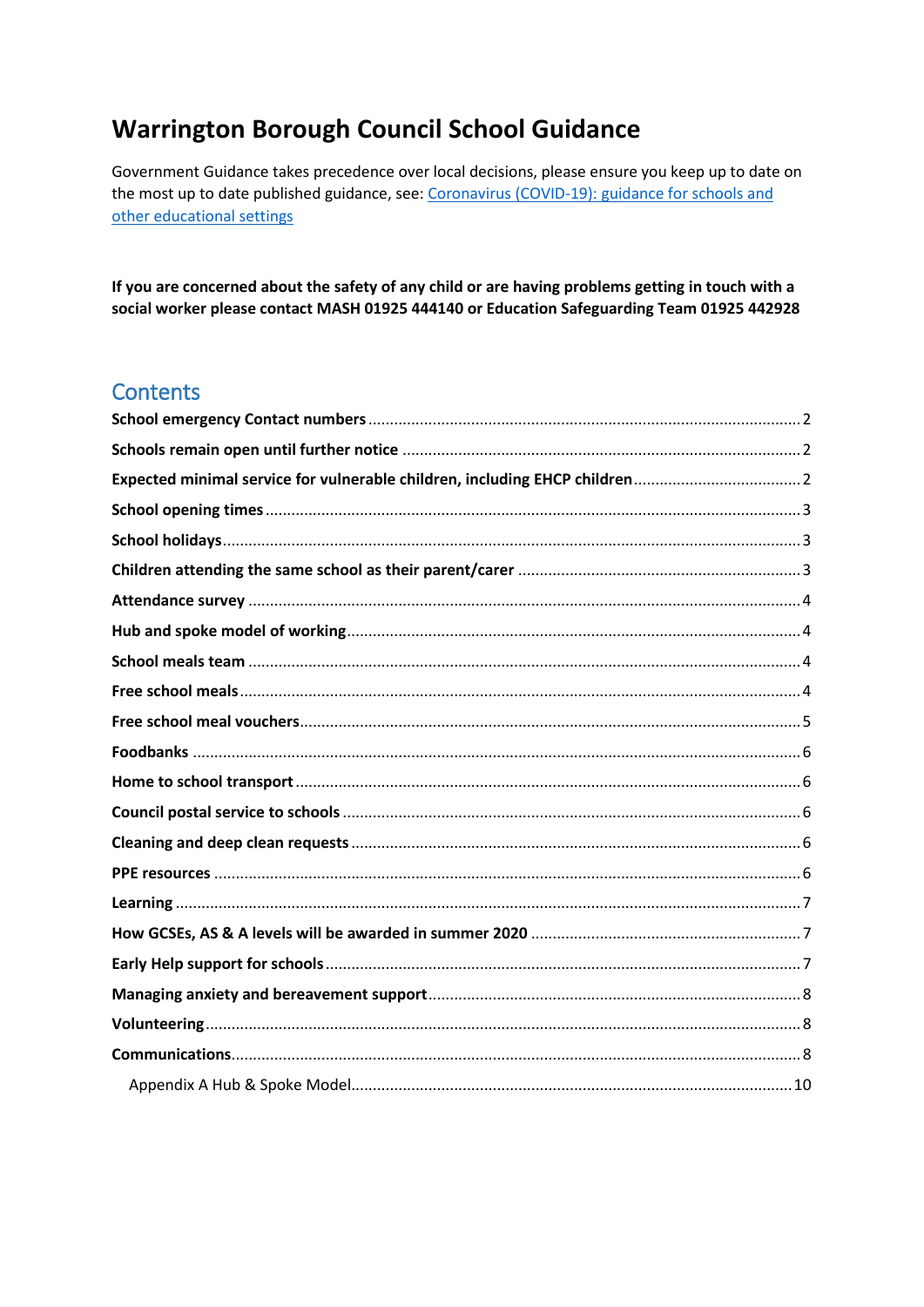# <span id="page-1-0"></span>School emergency Contact numbers

In order to effectively manage the council's response to education and school needs within a timely manner, please ensure you send all enquiries, requests and notifications using the dedicated Education Services Email or Telephone number.

**Education Services: 01925 442211** telephone lines will be staffed 9 to 5pm Monday to Friday. This number can be used by schools, parents and professionals alike, as a way to communicate with Education Services.

**Education Services email[: education@warrington.gov.uk](mailto:education@warrington.gov.uk)** will be checked regularly and is quick access to all service managers in WBC Education Services

Public Health England: Cheshire & Merseyside Health Protection Team 0344 225 0562 (option1) **3 Boroughs Public Health Infection Prevention and Control** Tel: 01744 457314 or 01744 457312

**MASH**: 01925 444140 (also Contact Warrington main number 01925 443322)

**Education Safeguarding Team:** tel: 01925 442928 email: educationsafeguarding@warrington.gov.uk

**Multi Agency Safeguarding Hub -** Tel: 01925 444140

### <span id="page-1-1"></span>Schools remain open until further notice

We expect that where children are able to stay at home safely that they will be staying at home. Only where a parent is employed in a keyworker role which is critical to the country's COVID19 response, or where a child is identified as being vulnerable, and there is no alternative childcare option available will children be sent to school.

We have asked parents to keep their children at home, wherever possible, and for schools to remain open only for those children who absolutely need to attend.

Joint union advice on COVID19 was included in the 27March COVID 19 Daily Briefing.

If a school has no demand for places, for a day or over a period of time, then the building may close while it is not required, however we would expect that the school would remain 'open' and staff would continue to comply with the expected minimum service for vulnerable children, whether that is physically in the school or while working from home. This also includes offering curriculum delivery and support as required. Should the demand for places be required, we would expect the building to reopen again to meet these needs.

Please ensure that parents know how to get in contact with their school.

# <span id="page-1-2"></span>Expected minimal service for vulnerable children, including EHCP children

For those vulnerable children where it has been agreed that the safest place for them is in school, it remains the schools responsibility to check to ensure the child is okay if they do not turn up for school.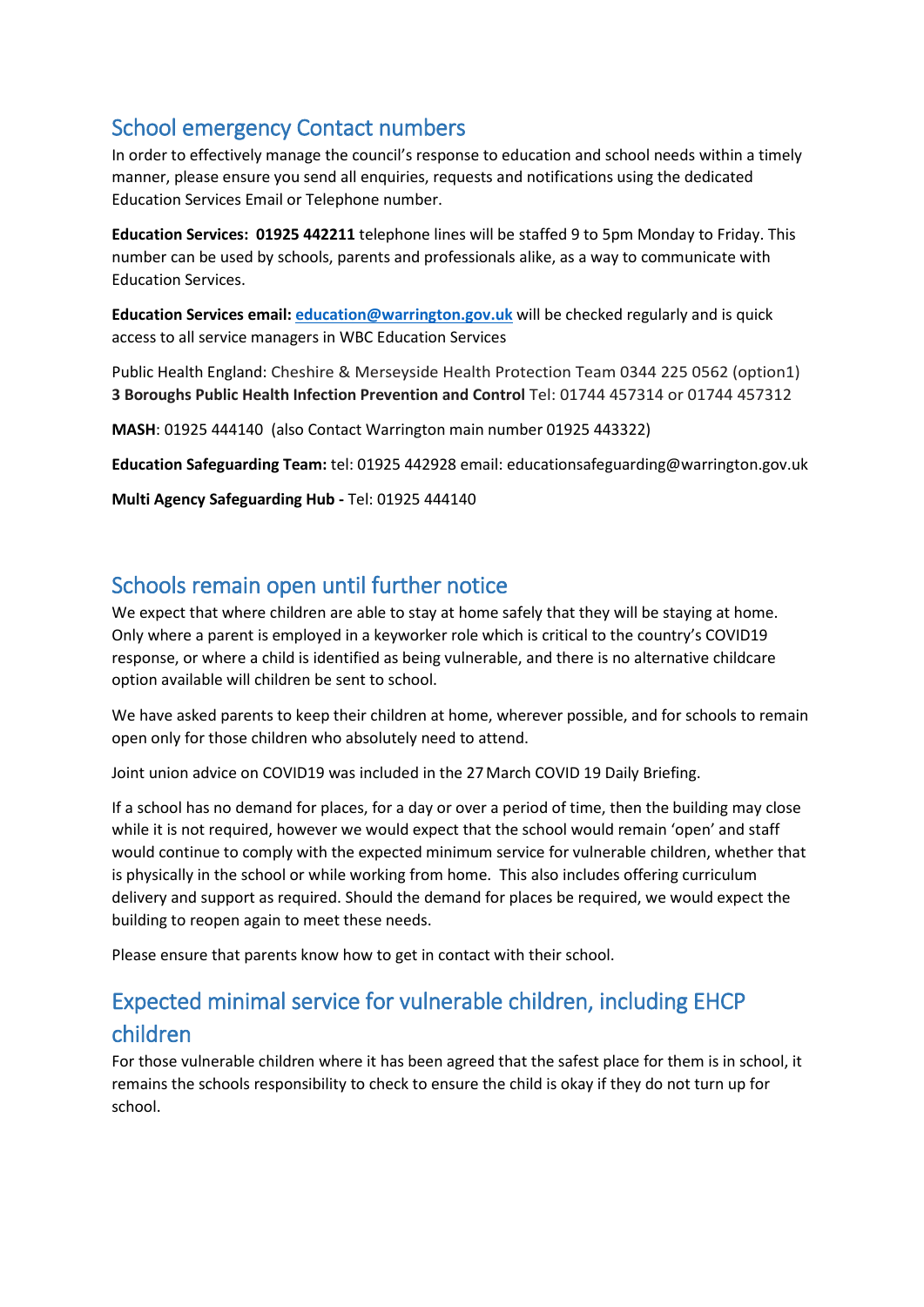We expect that schools will continue to provide welfare support to those children that it has been agreed that the safest place for them is to remain at home, especially those children that do not have a social worker, with regular calls to ascertain that children remain safe and well.

It is expected that schools will be continuously reviewing those that are home to ensure that this doesn't need to change and children brought into school for a period of time again, and vice versa for those that are in school, that circumstances may have changed and that it would be safer for them now to stay at home. To support these discussions and assessment of risks, examples of templates that could be used by schools were provided in 2 April COVID19 Briefing and further guidance on vulnerable pupil attendance was included in 1 April COVID19 Briefing.

Where there are any concerns about a child please report your concerns through to MASH 01925 444140.

For those vulnerable pupils in school, it is extremely important that schools are being stringent with compliance to the social distancing guidance[: https://www.gov.uk/government/publications/covid-](https://www.gov.uk/government/publications/covid-19-guidance-on-social-distancing-and-for-vulnerable-people)[19-guidance-on-social-distancing-and-for-vulnerable-people](https://www.gov.uk/government/publications/covid-19-guidance-on-social-distancing-and-for-vulnerable-people)

### <span id="page-2-0"></span>School opening times

Warrington Borough Council expect that all schools will need to be as flexible as possible. This may mean opening at times outside of the school day, such as early starts and late ends to the day, Easter Holidays, and weekends. Changing to a teacher shift pattern on a rota basis may be one solution to support this change in the school day, and/or schools supporting each other.

### <span id="page-2-1"></span>School holidays

Warrington Borough Council expect schools to be open over Easter holidays (including the bank holiday) to ensure that school places are available for keyworker children and vulnerable children, in line with the guidance from the DfE. Schools may agree to work to a hub and spoke model with regards to shared venues and/or staff. Schools working to a shift rota may also be a solution to enable schools to accommodate children over this period and staff cover the potential longer days.

Schools will not charge for school places over the Easter Holidays.

Children in schools will have packed lunch available for those that require it.

### <span id="page-2-2"></span>Children attending the same school as their parent/carer

From a Public Health point of view, if children are able to stay at home safely then that is where they should be. Staff with children who cannot be left alone or left with another parent should be put on the school's rota as a last resort. Headteachers are advised to make their own assessment of individual requests from staff to bring their own children into school with them, ensuring it is safe to do so.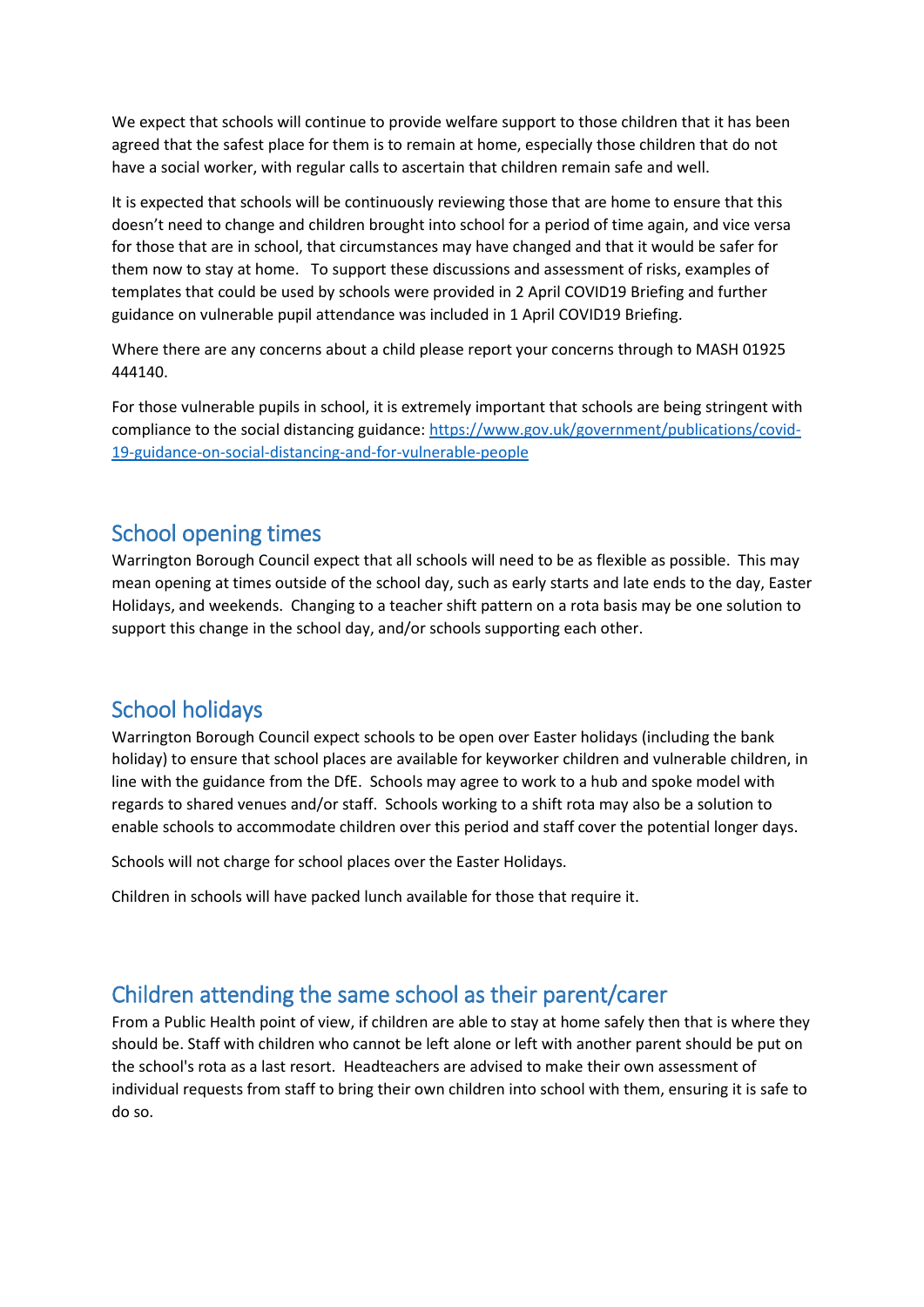### <span id="page-3-0"></span>Attendance survey

Schools have been asked to respond to the DfE survey (tutorial for attendance recording: [Coronavirus \(COVID-19\): attendance recording for educational settings\)](https://www.gov.uk/government/publications/coronavirus-covid-19-attendance-recording-for-educational-settings?utm_source=a7a91f31-9435-4c76-a874-adcb4f3877f3&utm_medium=email&utm_campaign=govuk-notifications&utm_content=immediate), however in order to ensure we have a timely quality update on school attendance please continue to respond to the WBC school survey on a daily basis until notified otherwise (if possible completed before 11.30am each day).

The WBC school survey is also a forum for schools to highlight any concerns and/or a way to request additional support should schools require it. The results of the survey are discussed in the daily COVID 19 School Leadership teleconference and any agreed solutions and resulting actions are published in the daily School Briefing.

### <span id="page-3-1"></span>Hub and spoke model of working

To manage the emerging situation the LA have worked with school leaders to create a 'hub and spoke' approach, providing schools with the opportunity to work together to provide solutions to issues being realised, such as temporary school closure, access to Designated Safeguarding Lead, first aiders and fire wardens, flexible opening etc. See Appendix A for the proposed hub and spoke delivery model for Warrington school clusters and Warrington school meals hubs.

### <span id="page-3-2"></span>School meals team

The School Meals Team will be providing a packed lunch service that is delivered to schools from the designated production kitchens.

Schools will need to complete an order form and return it back to the Service each morning by 9.15am. Order forms can be found in the schools briefing 31<sup>st</sup> March COVID19 briefing 3.

Moving forward packed lunches will consist of the following items

- Sandwich of child's choice
- Piece of fruit
- Crisps/quavers/baked corn snack
- Biscuit or Soren or yoghurt or cheese biscuits
- Milk or Aqua juice

By implementing this system we will reduce the number of staff leaving home from over 70 a day to less than 25. This will restrict the movement of staff and ensure that as many as possible are safe, as well as supporting our suppliers who are struggling to deliver small orders to all schools. The packed lunches will be delivered by the School Meals Team and all schools will need to leave a contact number on the main entrance door where there is not a person manning Reception to gain access to the building.

### <span id="page-3-3"></span>Free school meals

Based on the DfE guidance published to date, it is the school's responsibility to provide a meal for only those children who are eligible for free school meals. It does not cover all children on Universal Infant Free School Meals in Reception and Year's 1 and 2 - unless they have been assessed and qualify for FSM.

Please refer parental queries regarding eligibility and assessment for free school meals to the School Admissions team tel: 01925 446226 email: [schooladmissions@warrington.gov.uk](mailto:schooladmissions@warrington.gov.uk)

The School Meals Service will continue to offer meals in schools over the holidays.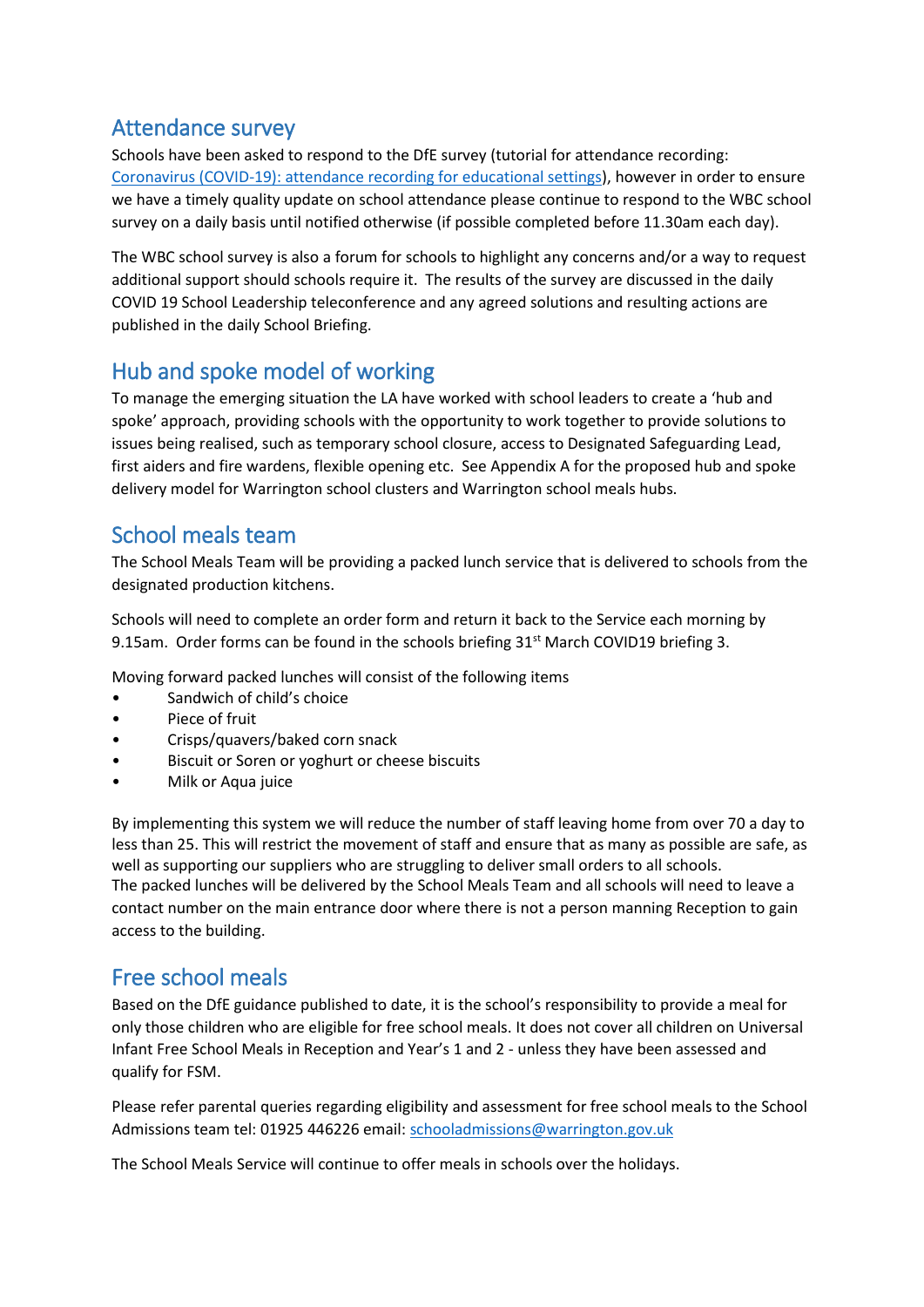### <span id="page-4-0"></span>Free school meal vouchers

Children who are eligible for free school meals and who are not in school will be eligible for a £15 a week food voucher. The voucher can be done electronically via a voucher code which can be redeemed online, or as a gift card if they don't have access to the internet.

Schools will be emailed by Edenred, the DfE's chosen supplier (please check junk/spam mail). Once activated you can then access their portal to:

- Order a single £15 voucher each week for every child individually online, or
- Arrange a weekly £15 rolling voucher

Shops where the national vouchers can be spent are Sainsbury's, Morrisons, Tesco, Asda, Waitrose and M&S. More shops may join soon.

This funding can be combined for a family that has more than one child eligible for benefits-related free school meals.

You can either have a code sent via email to each family or select an eGift card for the family's preferred supermarket to be posted to parents if they cannot get online. You will need to check with families that they have access to the internet and a working email account so they can access the codes online. The vouchers can be redeemed by either showing the code on their phone or tablet at a supermarket or presenting a paper copy of the voucher. The vouchers should not be redeemed for any age-restricted items, such as alcohol, cigarettes or lottery tickets.

Under this national voucher scheme, schools will be able to order vouchers and the payments will be met centrally by the DfE. The DfE understand that other approaches, such as purchasing vouchers for shops currently not included in the national scheme, may mean that schools incur additional expenses and they will provide further guidance shortly on how they will compensate schools who incur additional costs in providing support for children eligible for free school meals. This will be particularly relevant to schools still using Wonde – hopefully the guidance will be quick in coming through but at this time there is no assurance that if you continue to use Wonde once the Government system is fully in place that the Government will reimburse you.

Children who become eligible for free school meals during this crisis will be able to access this scheme – they need to apply to verify eligibility in the usual way via tel: 01925 446226 email: [schooladmissions@warrington.gov.uk](mailto:schooladmissions@warrington.gov.uk)

It seems that central government may be reconsidering not funding FSM over Easter, while we wait for further guidance please be assured that **locally we are committed to supporting vulnerable families during this difficult time and have agreed that schools can continue to offer FSM vouchers over the Easter holidays.**

Further information advice and guidance can be found on the DfE website: [https://www.gov.uk/government/news/voucher-scheme-launches-for-schools-providing-free](https://www.gov.uk/government/news/voucher-scheme-launches-for-schools-providing-free-school-meals)[school-meals](https://www.gov.uk/government/news/voucher-scheme-launches-for-schools-providing-free-school-meals) 

Guidance for young people eligible for free meals who attend FE institutions is expected to be published in the coming days.

Children who currently receive a free breakfast through the DfE's contract with Family Action and Magic Breakfast will be contacted directly by these companies.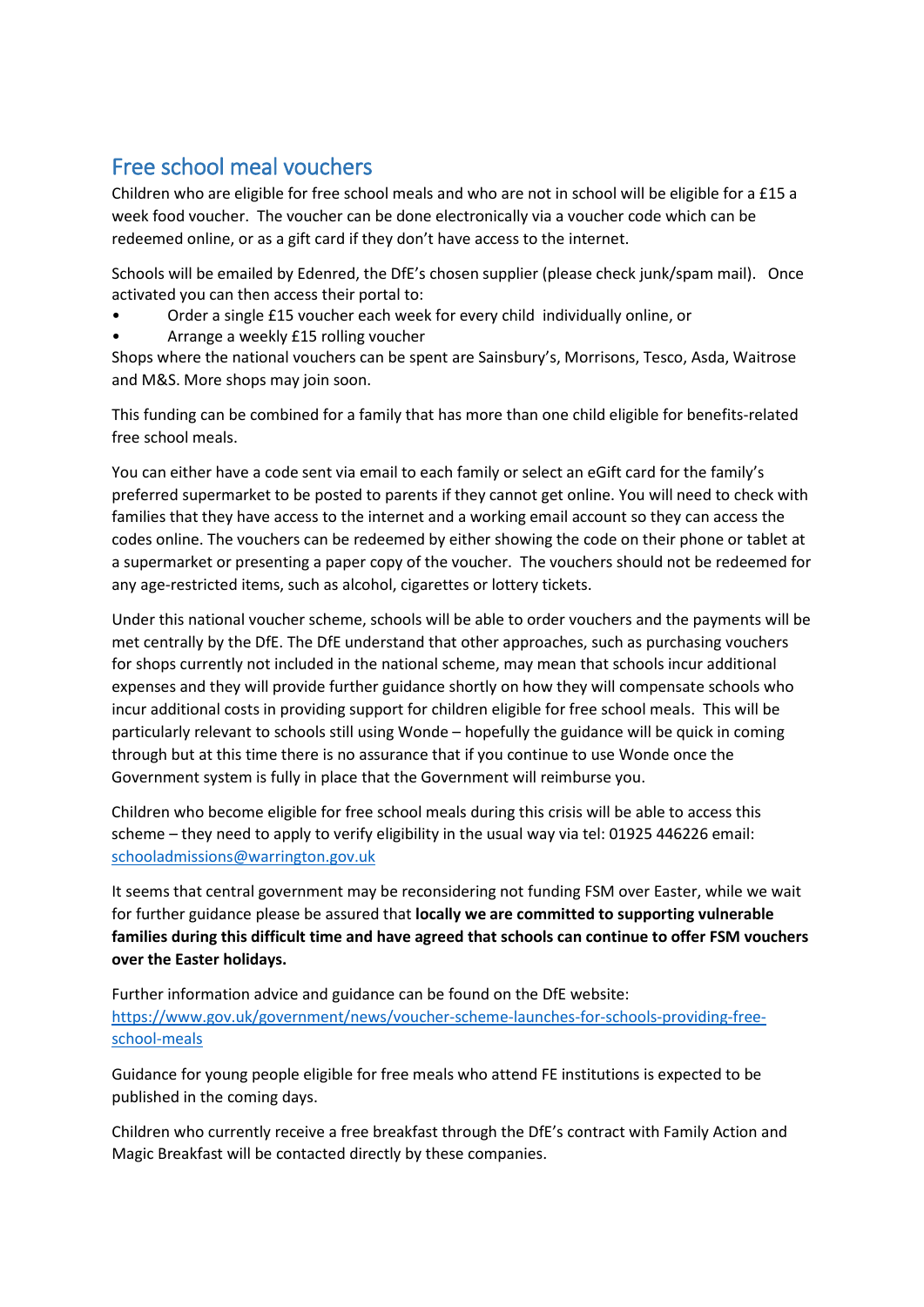### <span id="page-5-0"></span>Foodbanks

A handout has been provided for schools to raise awareness of the local foodbanks in order to promote to FSM families. List of available foodbanks can also be found on the [www.warrington.gov.uk](http://www.warrington.gov.uk/) website or contact [mylife@warrington.gov.uk](mailto:mylife@warrington.gov.uk)

### <span id="page-5-1"></span>Home to school transport

Warrington Borough Council is committed to ensure transport needs are continued to be met during this time.

# <span id="page-5-2"></span>Council postal service to schools

There will be **NO INTERNAL POST SERVICE FOR SCHOOLS** until further notice.

This means the bags that are delivered to and picked up from Schools each Thursday will be stopped for ALL Schools during this period of partial School Closures.

If you have any items of post for Council Colleagues or other Schools please address properly, pay postage and send through your normal channels for External post.

*Note: If you have a significant amount of post that needs to go to separate internal addresses, that cannot wait until Schools re-open, please log a call via Online 2200 with full details and the Post Service will try to accommodate ad hoc bulk collections where possible*.

# <span id="page-5-3"></span>Cleaning and deep clean requests

If schools have a confirmed case of COVID 19 or a person showing symptoms of COVID 19, schools are required to cordon off the area where that person has been for at least 72 hours. After 72 hours a deep clean is required.

If you are unable to cordon off the area, then the school will need to close. Children and staff will need to move to a safe site until the deep clean is completed, and only then can they return.

Requests for deep clean should be sent through to [jedinborough@warrington.gov.uk](mailto:jedinborough@warrington.gov.uk)

Please refer to the [government guidance,](https://www.gov.uk/government/publications/covid-19-decontamination-in-non-healthcare-settings/covid-19-decontamination-in-non-healthcare-settings) and if in doubt please talk to Public Health England

Should you require to make any changes to your cleaning schedule in your school (maybe due to not being on site or change in room use), please contact Julie Edinborough [jedinborough@warrington.gov.uk](mailto:jedinborough@warrington.gov.uk)

### <span id="page-5-4"></span>PPE resources

Unfortunately at the present time the demand for face masks in Warrington is far higher than the supply. Ensuring the provision of masks to those services that are working directly with people with COVID19 symptoms remains a priority, however we very much appreciate the concerns raised by schools and staff working with children, especially with regards to being able to keep the required social distance from very young children. Assurance has been provided by Public Health England that there is no requirement to wear masks in schools at this time. Schools should continue to adhere to th[e social distancing guidance](https://www.gov.uk/government/publications/coronavirus-covid-19-implementing-social-distancing-in-education-and-childcare-settings/coronavirus-covid-19-implementing-social-distancing-in-education-and-childcare-settings) of 2 metres, hand hygiene messages of washing hands for 20 seconds, and following the 'catch it, bin it, kill it' rules. We have heard of some entrepreneurial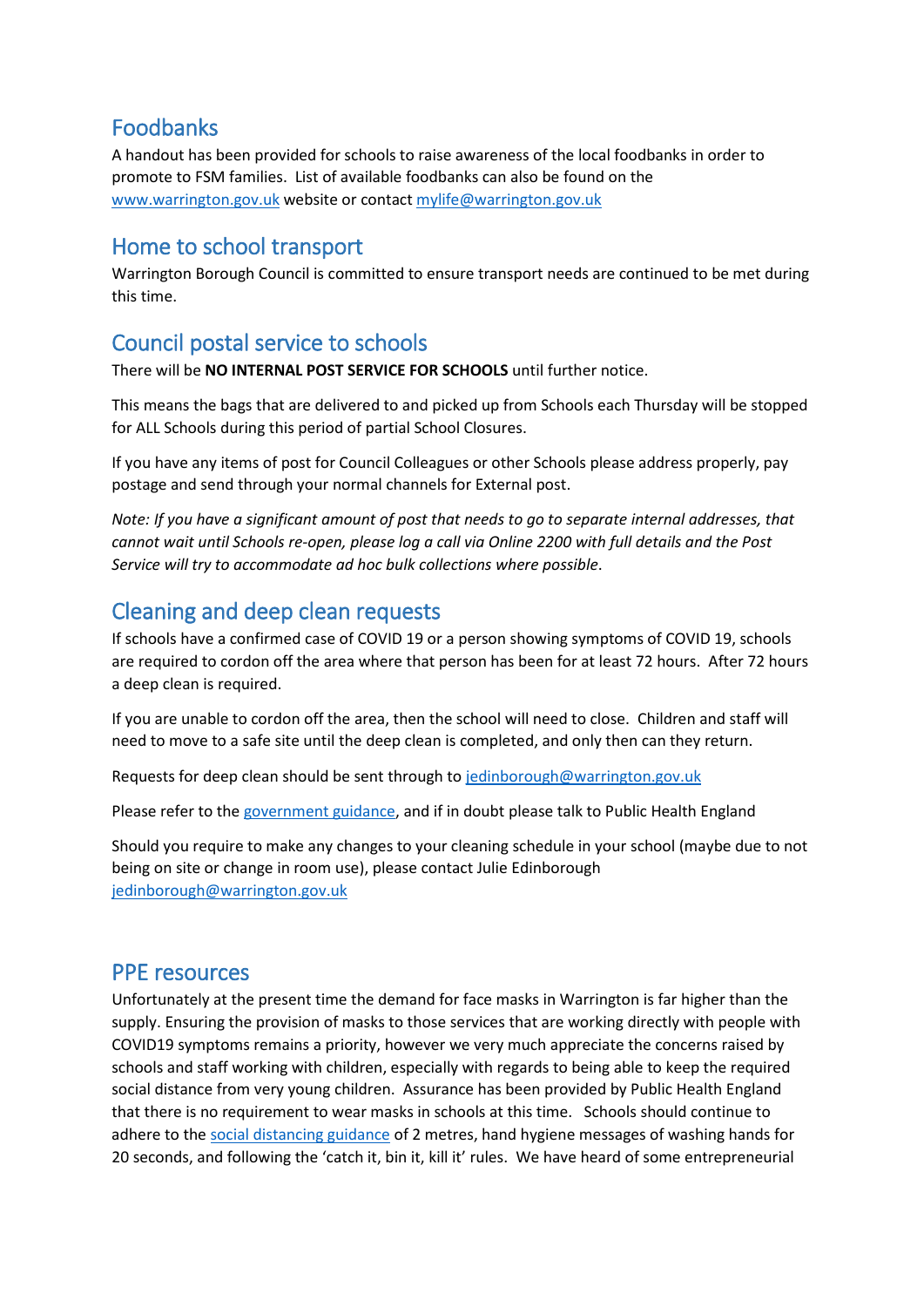people who are making their own masks, however there would be factors that need consideration, such as materials used and how to keep the mask clean. We advise you seek advice from PHE.

If you are having trouble obtaining cleaning products or PPE equipment for your school (such as gloves) send in your request to:

[jedinborough@warrington.gov.uk](mailto:jedinborough@warrington.gov.uk) 01925 443086

[David.Smith@warrington.gov.uk](mailto:David.Smith@warrington.gov.uk) 01925 443041

[Kevin.Penketh@warrington.gov.uk](mailto:Kevin.Penketh@warrington.gov.uk) 01925 443044

Hopefully we will either be able to help you identify a supplier who can provide you with products, or we will be able to reallocate surplus products elsewhere in the council to support your school.

#### <span id="page-6-0"></span>Learning

It is expected that statutory schools remain fully responsible for the continued learning of their pupils. This may be virtual learning and/or learning packs. We hope that the focus on quality learning will increase again once the critical nature of keeping keyworker children and vulnerable children safe has been embedded.

The WBC website includes links and guidance for parents to access education websites and resources including guidance on digital safety: [https://www.warrington.gov.uk/website-learning](https://www.warrington.gov.uk/website-learning-resource-pack)[resource-pack](https://www.warrington.gov.uk/website-learning-resource-pack)

### <span id="page-6-1"></span>How GCSEs, AS & A levels will be awarded in summer 2020

Ofqual has set out details for schools, colleges, students, parents & carers on how GCSEs and A levels will be awarded following the cancellation of this year's exams. More information can be found using the following link:

<https://www.gov.uk/government/news/how-gcses-as-a-levels-will-be-awarded-in-summer-2020>

### <span id="page-6-2"></span>Early Help support for schools

The purpose of Early Help is to prevent issues from getting worse by offering support at the right time. Any professional working with a family, such as those based in schools, health services, or in voluntary sector organisations, can offer early help services by responding to identified needs in order to offer advice, support and intervention. Early Help works best when it is offered to the whole family and when services are delivered jointly by professionals.

As you are aware, these are unprecedented times for all of the work force and we are all doing what we can to ensure that we are able to provide a service to families living in the borough, at a time when some of these families may need our support the most.

It is really important that we don't overlook the support our Early Help Services can offer to all children and families and our partners. Warrington Borough Council's Early Help Teams are continuing to remotely provide support to children, young people and their families as soon as difficulties start to emerge. The Early Help are still providing support daily to all children and families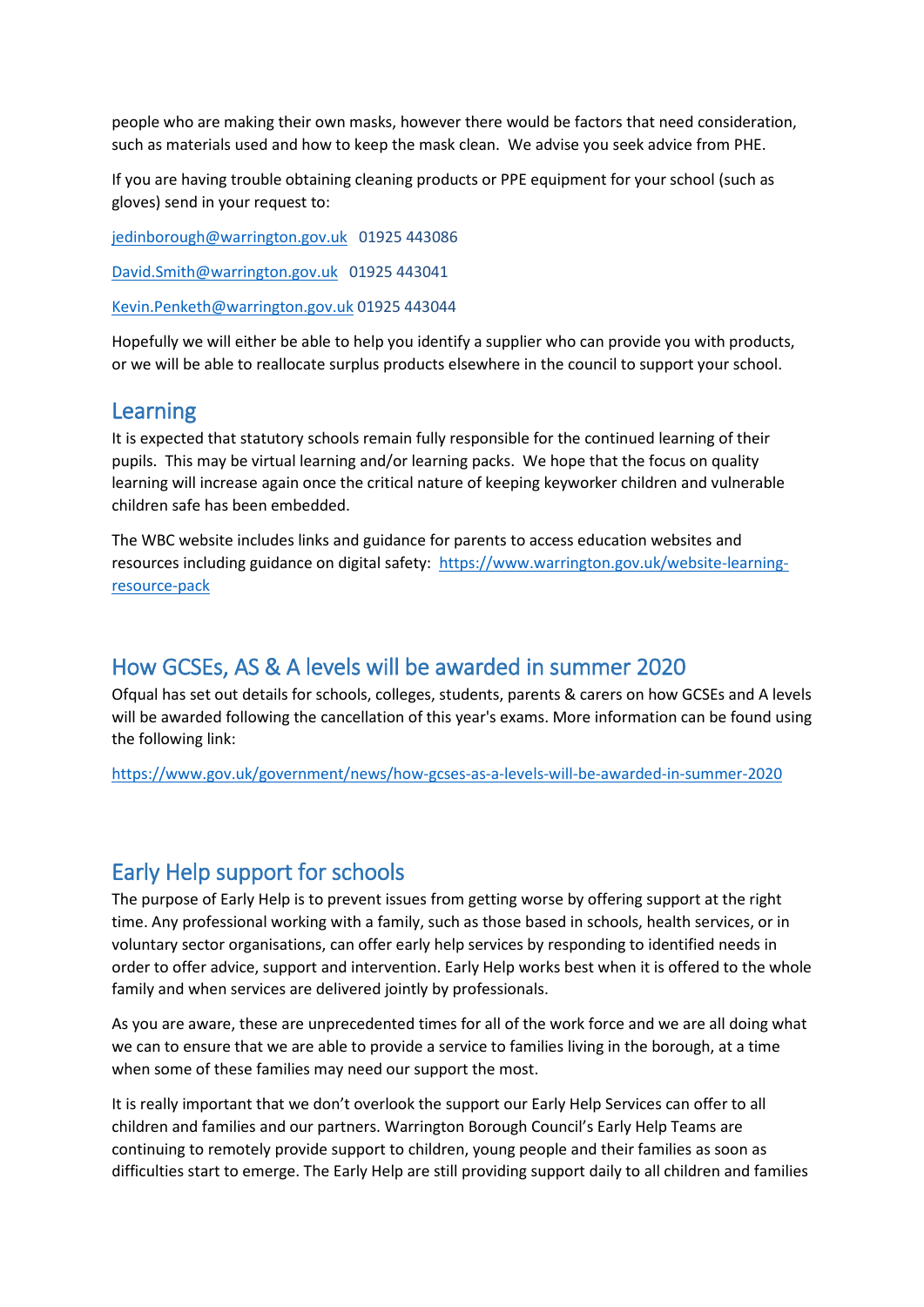that we were already working with and any family that may find themselves in need of support whereby they have been identified by our partners.

We have a range of helpful and useful resources and services that can be accessed and tailored to each individual child, Young person and family needs when we are informed.

Below is a list of services within Early Help that you can access daily:

- Children centres support staff
- Early years education and childcare support
- Support for children (0-4) with special educational needs and/or disabilities (SEND)
- Family support workers (for all children/SEND)
- Virtual Parenting programmes
- Youth Service support
- Families Information Service.

If you are not sure what a child and family may require but support is needed and that you would like to discuss with the Early Help management team – all management contact details including the post code areas they support was included in the 2 April COVID19 Briefing.

Also a list of local support services was included in 26 March COVID19 Daily Briefing. You can also find further information is included on the Warrington My Life website [mylife@warrington.gov.uk](mailto:mylife@warrington.gov.uk)

The 'In it together' guide has been produced by the Early Help team to help support families through COVID19, see 27 March COVID19 Daily Briefing

#### <span id="page-7-0"></span>Managing anxiety and bereavement support

Guidance handouts have been shared with schools with regards to discussing COVID 19 and bereavement, see 30 March COVID19 Briefing.

We have also included information for parents and professionals on the WBC website: <https://www.warrington.gov.uk/website-learning-resource-pack>

### <span id="page-7-1"></span>Volunteering

Adult Social Care are looking for volunteers to help vulnerable adults living in Warrington. This work is essentially crossing the threshold of people's homes but it is important to remember these people are housebound and well generally in terms of the virus so risk is low. Further information from Adult Social Care outlining the roles available for volunteers and an outline of the tasks can be found in 2<sup>nd</sup> April COVID19 Briefing.

If you want to get involved go to the Council's website and COVID page and fill in the form for volunteering as it is being centrally managed:

<https://www.warrington.gov.uk/coronavirus-community-support-and-volunteering>

### <span id="page-7-2"></span>Communications

Warrington Borough Council is committed to fully supporting schools during this time, responding and advising in a timely manner to ensure schools are able to deliver their critical services within our communities. This is underpinned by a daily teleconference with School Leaders and the provision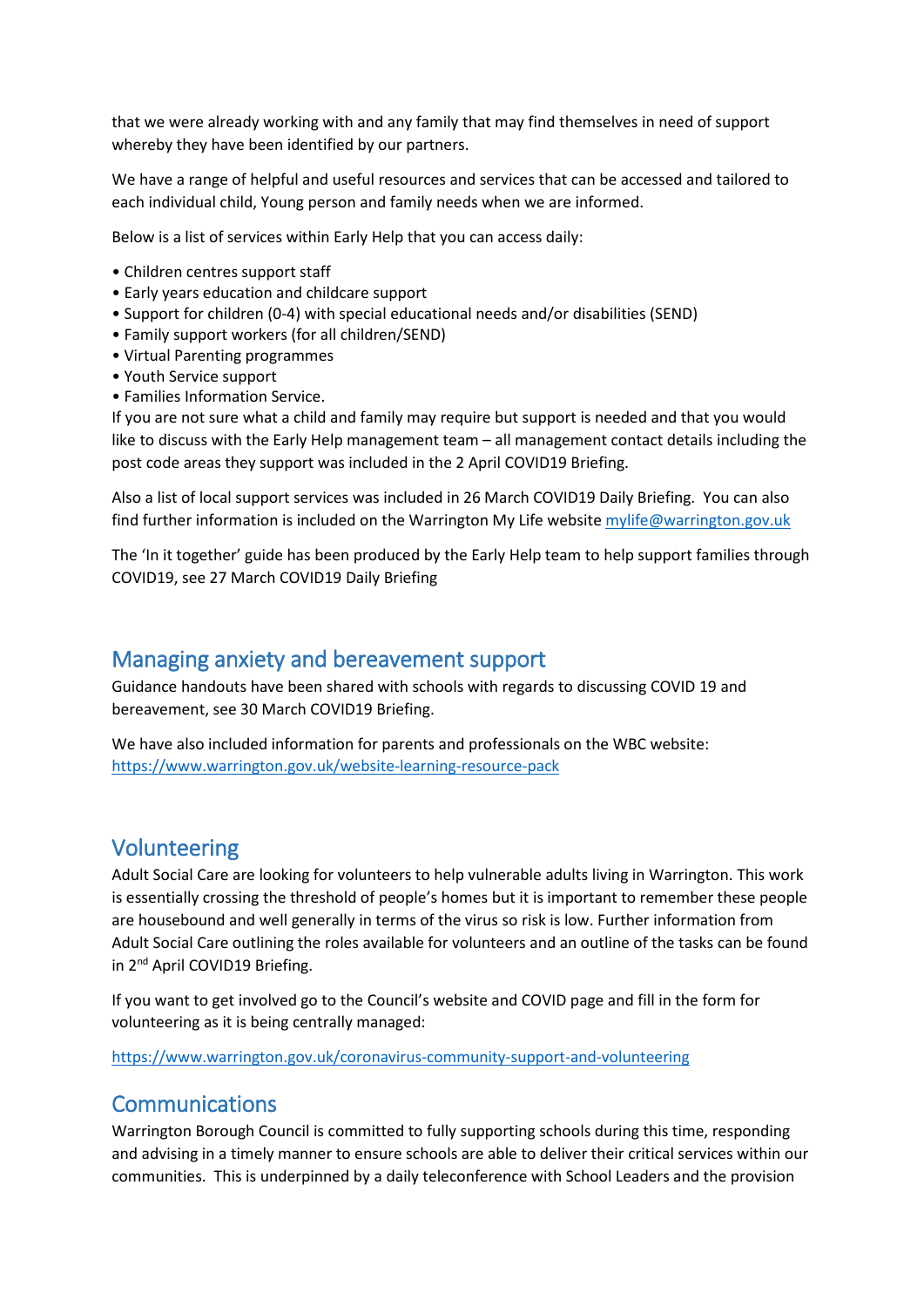of a daily Schools Briefing, which includes solutions to issues raised by Warrington schools as well as providing clarity on government policy and expectations. If your school has any concerns please contact Education Services [education@warrington.gov.uk](mailto:education@warrington.gov.uk) or call 01925 442211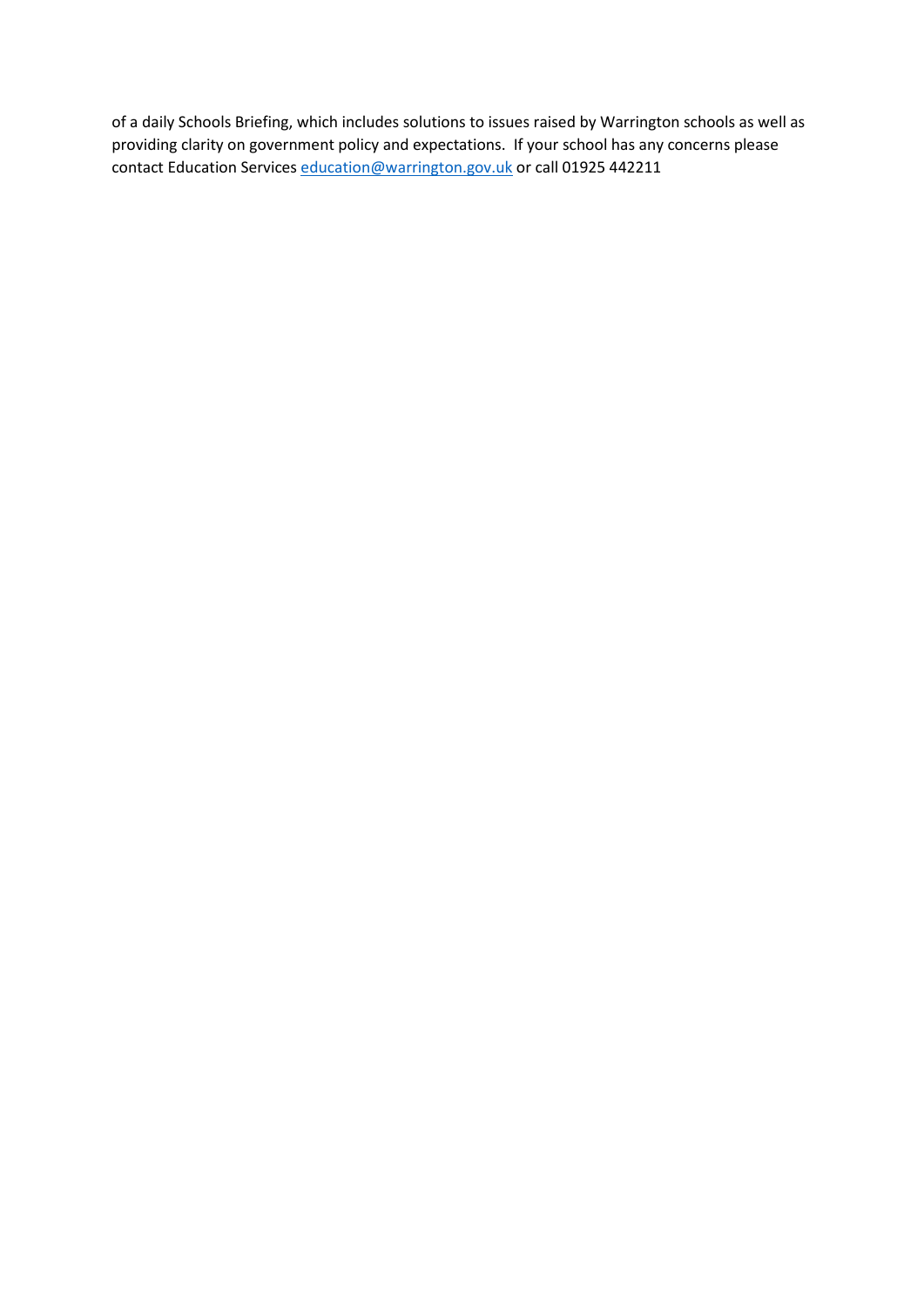#### Appendix A Hub & Spoke Model

### **HUB & SPOKE MODEL**

#### **For use with: Emergency School Staffing; Emergency Physical Relocation; and Production Kitchens**

**Our primary aim is to keep** *ALL* **school settings open** for children of Key Workers and the most vulnerable children. **We want children to attend their normal school setting.**

*If, and only if,* **staffing levels drops below viability in one centre, then the plan would be to move** *A LIMITED NUMBER OF STAFF*, between schools in that Hub, so that children stay at their normal school where at all possible and social distancing is maintained.

**To avoid having to close,** and relocate services, for example, **if a deep clean is required, centres should zone their buildings so that they can close one section to be cleaned, whilst continuing to provide their services in anther zone.** By doing so, children can stay at their normal school and social distancing is maintained

#### <span id="page-9-0"></span>Why does this plan exist?

To ensure that the school system is resilient enough to cope with the two issues below…

- Staffing issues there is a significant risk that schools may see a reduction in staff who are well and available to work in the coming weeks.
- Premises issues there may be the need to carry out a deep clean at a centre, which requires a 72 hour closure period.

How resilient is the system?

Staffing – Use of Tier 1 Spokes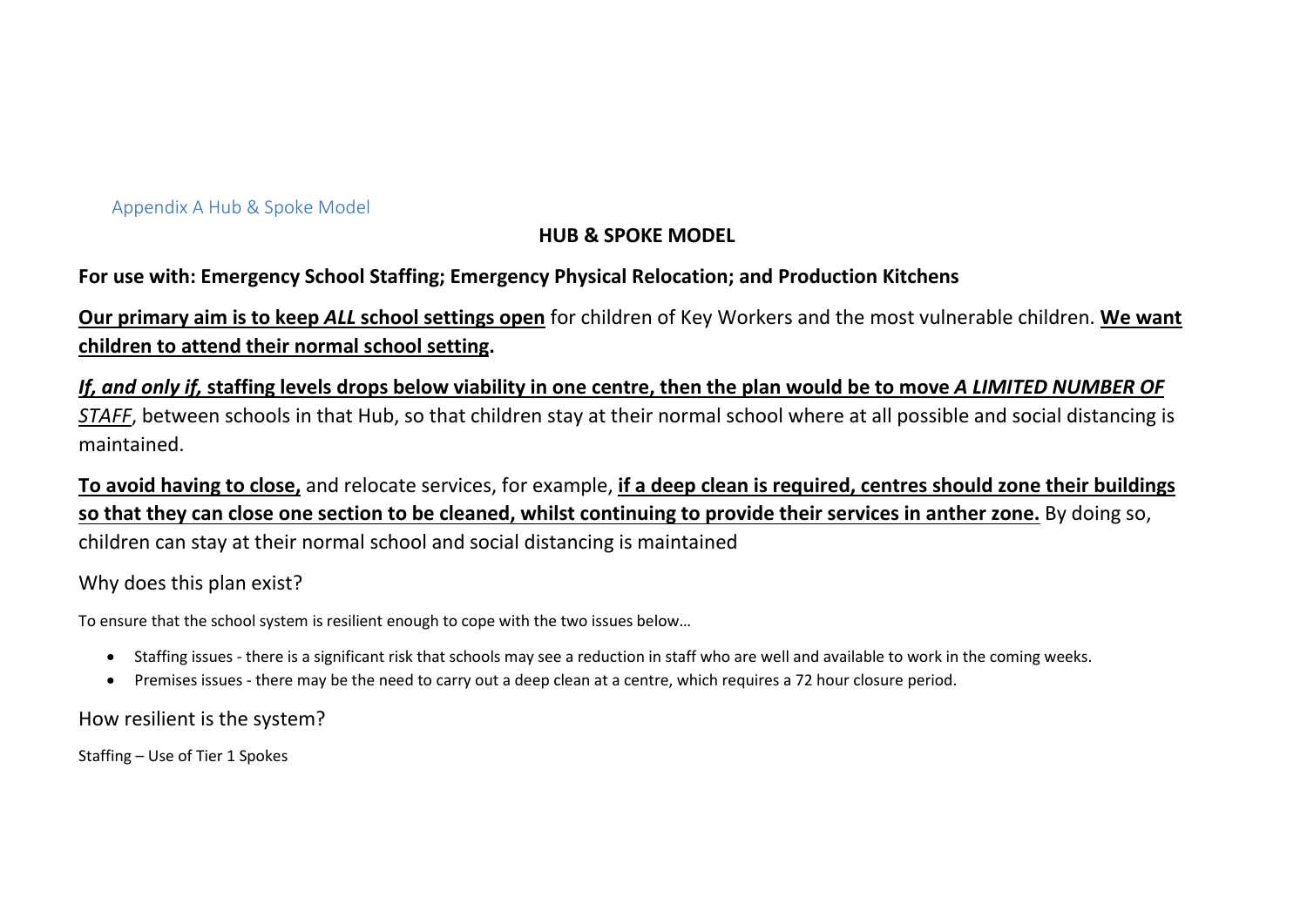As of 30<sup>th</sup> March 2020, schools were operating on a staff: pupil ratio of approximately 1:3. This is much higher than typically, which is about 1:10. This means that staffing levels could drop and most schools would still be able to function using only their own staff.

Schools also had a large numbers of staff well and available for work – staff available: pupils in school ratio of approximately 3:1 meaning that most schools are running at least three teams of staff (e.g. one team in school, one team working from home, one team on 'leave').

#### Premises – Use of Tier 2 Hubs

As of 30<sup>th</sup> March 2020, most schools have developed a zoning system for their premises so that a deep clean could take place in one zone while the school continued to operate in an alternative zone.

The Hub and Spoke model below is to be used in two ways:

- 1. Staffing If staffing drops below viability in School A, the other Tier 1 school(s) will provide a limited number of staff to keep School A open. If the remaining school(s) in Tier 1 do not have enough staffing for this, then the Tier 2 Hub can be sought for staffing to keep School A open.
- 2. Premises If a School A needs to close for cleaning or other reasons, and only if School A are unable to move to a clean/safe zone in their own premises, then they would aim to relocate their children and their staff temporarily to a clearly defined and separate zone in the Tier 2 Hub.
	- *a. It is therefore critical that all schools zone the use of their schools so that this relocation model can work whilst maintaining social distancing.*

The following priorities have been used:

- 1. Ensure that Key Workers are able to continue to carry out their essential work by having a place available at their child's normal school
- 2. Where possible children must be able to access a school place at their normal school so that social distancing continues
	- a. Putting children from different centres together would go against Government advice on Social Distancing
- 3. Statutory school remains responsible for ensuring the safeguarding of their own pupils
- 4. Support schools and school staff so that the overall system is resilient and can continue to operate if/when school staffing levels drop

Also included in the final column of this table is the School Meals Service Production Kitchen information. More information of how this service will operate is provided by the School Meals Service.

| <b>Tier</b> | - SPOKE<br>TIER 1                                | TIER 2 - HUB      | <b>SCHOOL MEALS SERVICE</b> |
|-------------|--------------------------------------------------|-------------------|-----------------------------|
|             |                                                  |                   | <b>PRODUCTION KITCHEN</b>   |
| Τq          | <b>Statham Primary</b><br>Cherry<br>Tree Primary | Ravenbank Primary | Hub <sub>1</sub>            |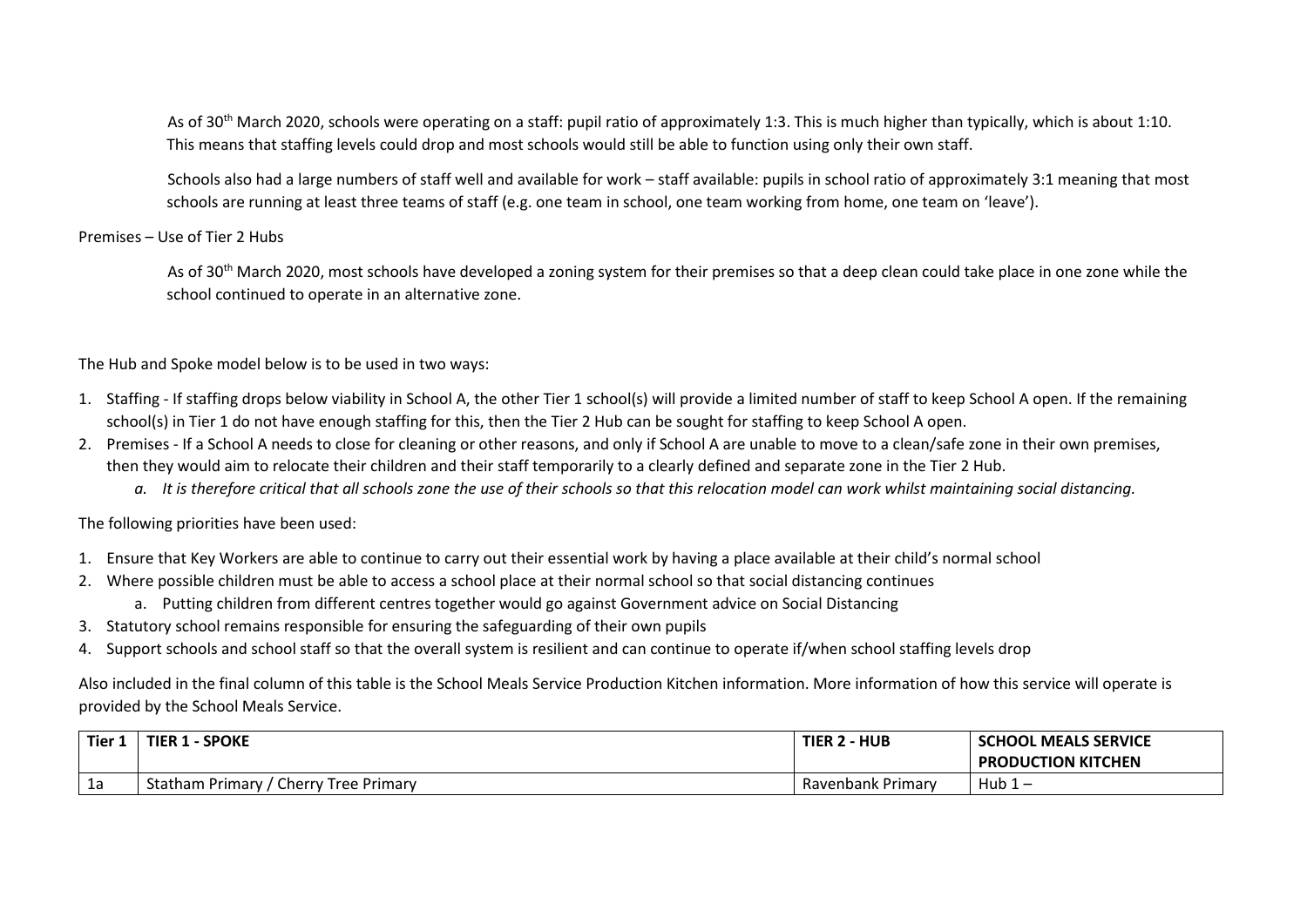| 1 <sub>b</sub> | Oughtrington Primary / Ravenbank Primary / Lymm High                                   |                             | <b>RAVENBANK COMMUNITY</b>        |
|----------------|----------------------------------------------------------------------------------------|-----------------------------|-----------------------------------|
|                |                                                                                        |                             | PRIMARY                           |
| $\overline{2}$ | Burtonwood Primary / St Paul of the Cross Primary                                      | <b>Burtonwood Primary</b>   | Hub $8-$                          |
|                |                                                                                        | (Great Sankey High)         | WESTBROOK OLD HALL PRIMARY        |
| 3              | Barrow Hall Primary / Park Road Primary / Great Sankey High / Chapelford Primary /     | <b>Great Sankey High</b>    | Hub $8-$                          |
|                | <b>Westbrook Old Hall Primary</b>                                                      |                             | <b>WESTBROOK OLD HALL PRIMARY</b> |
| 4a             | Penketh High / Great Sankey Primary / St Joseph's Primary / Penketh Primary            | Penketh High                | Hub $8-$                          |
| 4b             | Penketh South Primary / St Vincent's Primary                                           |                             | WESTBROOK OLD HALL PRIMARY        |
| 5a             | Glazebury Primary / Culcheth Primary / Culcheth High / Twiss Green Primary /           | Newchurch Primary           | Hub $5-$                          |
|                | Newchurch Primary                                                                      |                             | NEWCHURCH COMMUNITY               |
| 5b             | St Lewis Primary / Croft Primary                                                       |                             | PRIMARY                           |
| 6              | Winwick Primary / St Stephen's Primary / St Andrew's Primary / Sandy Lane Nursery      | St Stephen's Primary        | Hub $7-$                          |
|                |                                                                                        |                             | ST MARGARET'S CE PRIMARY          |
| $\overline{7}$ | BCA / Meadowside Primary / St Margaret's Primary / St Ann's Primary / Callands         | <b>BCA</b>                  | Hub $7-$                          |
|                | Primary                                                                                |                             | ST MARGARET'S CE PRIMARY          |
| 8              | Beamont Primary / St Benedict's Primary / Oakwood Avenue Primary / St Oswald's         | Oakwood Avenue              | Hub 2 - OAKWOOD AVENUE            |
|                | Primary                                                                                | Primary                     | <b>COMMUNITY PRIMARY</b>          |
| 9a             | Padgate Academy / New Horizons                                                         | Padgate Academy             | Hub $4-$                          |
| 9 <sub>b</sub> | Brook Acre Primary / Christ Church Primary / St Bridget's Primary / Cinnamon Brow      |                             | <b>GREEN LANE SCHOOL</b>          |
|                | Primary                                                                                |                             |                                   |
| 10             | Bruche Primary / Woolston Community Primary / Woolston CE Primary / St Peter's         | <b>Woolston Community</b>   | Hub $4-$                          |
|                | Primary / King's Leadership Academy                                                    | Primary                     | <b>GREEN LANE SCHOOL</b>          |
| 11             | Fox Wood School / Green Lane School / Woolston Brook School                            | Green Lane School           | Hub $4-$                          |
|                |                                                                                        |                             | <b>GREEN LANE SCHOOL</b>          |
| 12             | Birchwood High / Locking Stumps Primary / Birchwood Primary / Gorse Covert Primary /   | Birchwood High              | Hub $5-$                          |
|                | <b>Hollins Green Primary</b>                                                           |                             | NEWCHURCH COMMUNITY               |
|                |                                                                                        |                             | PRIMARY                           |
| 13             | St Gregory's High / Sankey Valley St James Primary / St Philip's Primary               | St Gregory's High           | Hub $8-$                          |
|                |                                                                                        |                             | <b>WESTBROOK OLD HALL PRIMARY</b> |
| 14             | Dallam Primary / Bewsey Lodge Primary / Sacred Heart Primary / St Alban's Primary / St | <b>Bewsey Lodge Primary</b> | Hub $6-$                          |
|                | Barnabas Primary / Evelyn Street Primary / UTC                                         |                             | <b>BEWSEY LODGE PRIMARY</b>       |
| 15             | Cardinal Newman High / St Elphin's Primary / St Augustine's Primary                    | Cardinal Newman High        | Hub $2-$                          |